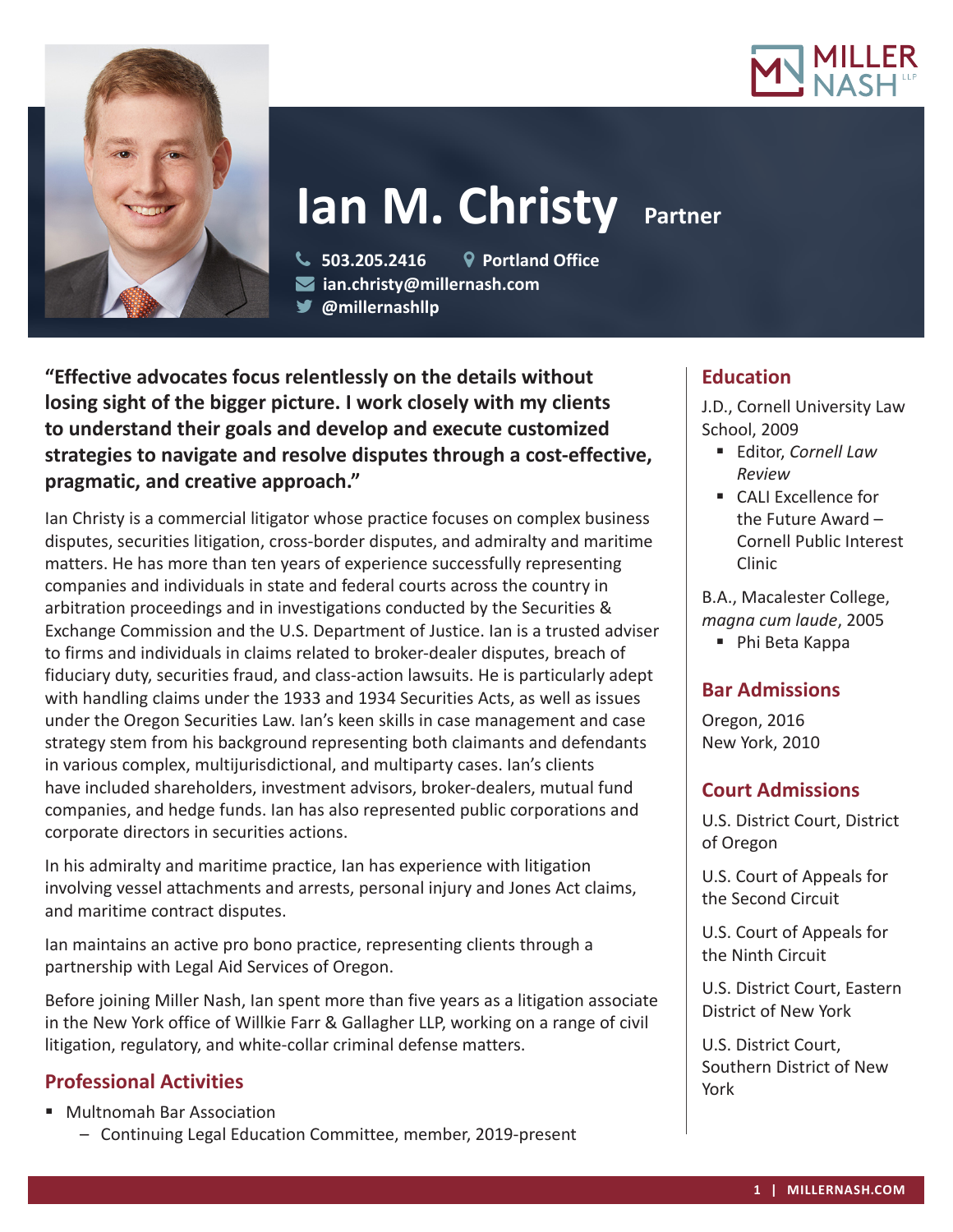

- Oregon State Bar
	- Securities Regulation Section, Executive Committee, member
- **Oregon Bankers Association, Associate Member**

# **Civic Activities**

■ Saturday Academy, board member

## **Representative Experience**

#### **Securities Litigation & Arbitration**

- Represented 70 investors who collectively lost nearly \$100 million in the Aequitas Ponzi scheme. Obtained favorable settlements with third-party professionals in state court litigation and private arbitration, resulting in a gross recovery exceeding clients' investment losses.
- Represented directors of publicly traded company in shareholder derivative action alleging breaches of fiduciary duty. Obtained dismissal of all claims.
- Represented company and directors in shareholder class action alleging securities claims arising out of proxy disclosure in merger of formerly public mechanical equipment company.
- Represented investment advisory firm and broker in defending claims in FINRA arbitration involving variable annuities. Secured favorable settlement on the eve of arbitration hearing.
- Drafted amicus brief for the U.S. Supreme Court on behalf of the Securities Industry & Financial Markets Association in Chadbourne & Parke LLP v. Troice.

#### **Complex Business Disputes**

- Defending financial services organization against claims from creditor of Concordia University Portland.
- Defending development and construction companies in lawsuit brought by interior design firm alleging breach of contract and related claims stemming from Oregon Convention Center hotel project.
- Defended licensor of automotive images against claims of copyright infringement and breach of contract. Successfully obtained summary judgment and dismissal of all claims after five years of litigation.
- Successfully defended investment manager against breach of contract claims brought by a former senior executive in an American Arbitration Association arbitration proceeding.
- Represented health insurance provider in multimillion-dollar lawsuit alleging claims for breach of contract, defamation, and intentional interference with economic relations, ultimately obtaining the dismissal of all claims.
- Represented apparel maker in consumer class action lawsuit alleging violations of the Fair and Accurate Credit Transactions Act.
- Represented file sharing software company and its founder in the damages phase of a multibillion-dollar trial against the major record companies for inducing copyright infringement.

#### **Government Investigations**

- Represented publicly traded company in SEC and DOJ investigation into potential securities law violations resulting from accounting issues.
- Represented publicly traded mutual fund company in SEC investigation involving allegedly false and misleading marketing materials.
- Represented a multinational pharmaceutical company in DOJ and SEC investigations of alleged FCPA violations in numerous countries.

## **Admiralty & Maritime**

- Represented plaintiffs, defendants, and other interested parties in cases involving maritime attachments and arrests.
- **P** Represented vessel charterer in personal injury case brought by injured seaman.